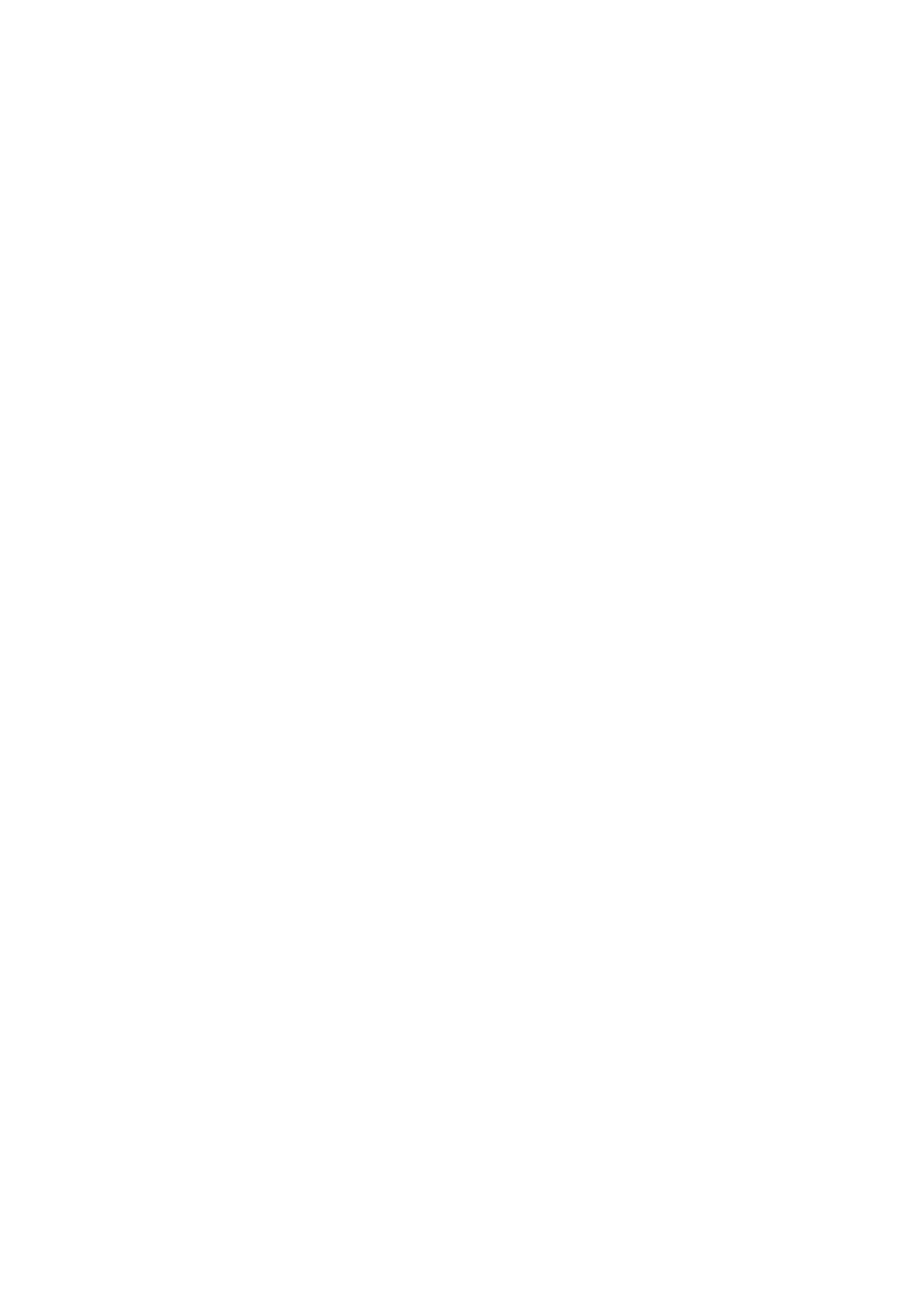

### *Number* 6 *of* 2014

# **OIREACHTAS (MINISTERIAL AND PARLIAMENTARY OFFICES) (AMENDMENT) ACT 2014**

# **CONTENTS**

Section

- 1. [Definition](#page-4-0)
- 2. [Payment of Parliamentary Activities Allowance to parliamentary leaders of qualifying](#page-4-1) [parties and to independent members](#page-4-1)
- 3. [Amendment of Principal Act insertion of sections 10A to 10H](#page-7-0)
- 4. [Allowances to be adjusted automatically by reference to salary increases or decreases in](#page-14-1) [Civil Service](#page-14-1)
- 5. [Repeal and saver](#page-14-0)
- 6. [Short title and commencement](#page-15-0)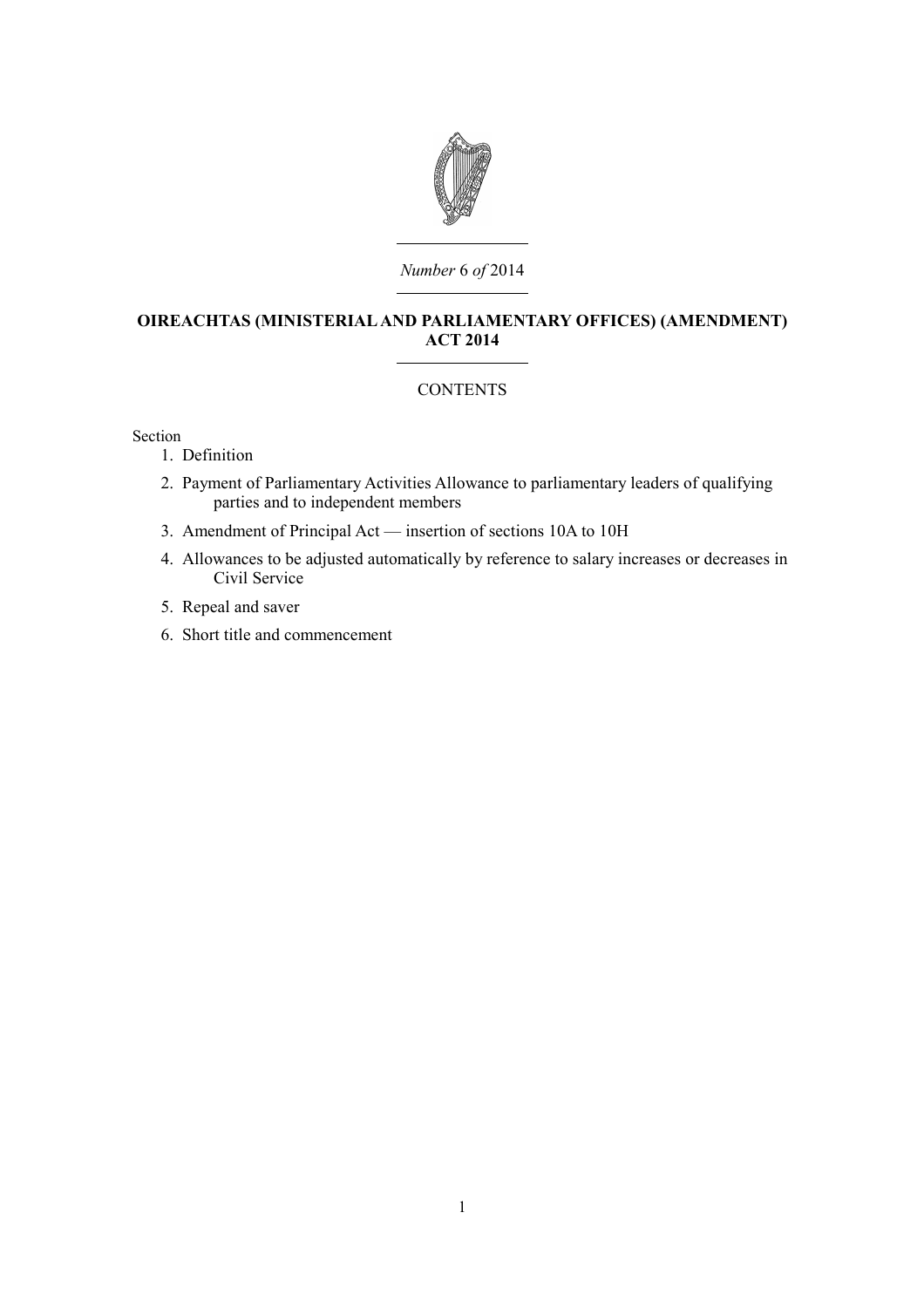#### ACTS REFERRED TO

Civil Service Commissioners Act 1956 (No. 45)

Electoral Acts 1923 to 1990

Electoral Acts 1992 to 2013

European Parliament Elections Acts 1977 to 1993

European Parliament Elections Acts 1992 to 2013

Friendly Societies Acts 1896 to 1977

Industrial and Provident Societies Acts 1893 to 1978

Ministerial and Parliamentary Offices Act 1938 (No. 38)

Ministerial and Parliamentary Offices Acts 1938 to 2009

Ministerial, Parliamentary and Judicial Offices and Oireachtas Members (Miscellaneous Provisions) Act 2001 (No. 33)

Oireachtas (Allowances to Members) Acts 1938 to 1998

Oireachtas (Ministerial and Parliamentary Offices) (Amendment) Act 2001 (No. 30)

Presidential Elections Acts 1992 to 2006

Referendum Acts 1992 to 2013

Seanad Electoral (Panel Members) Acts 1947 to 2006

Seanad Electoral (University Members) Acts 1937 to 2006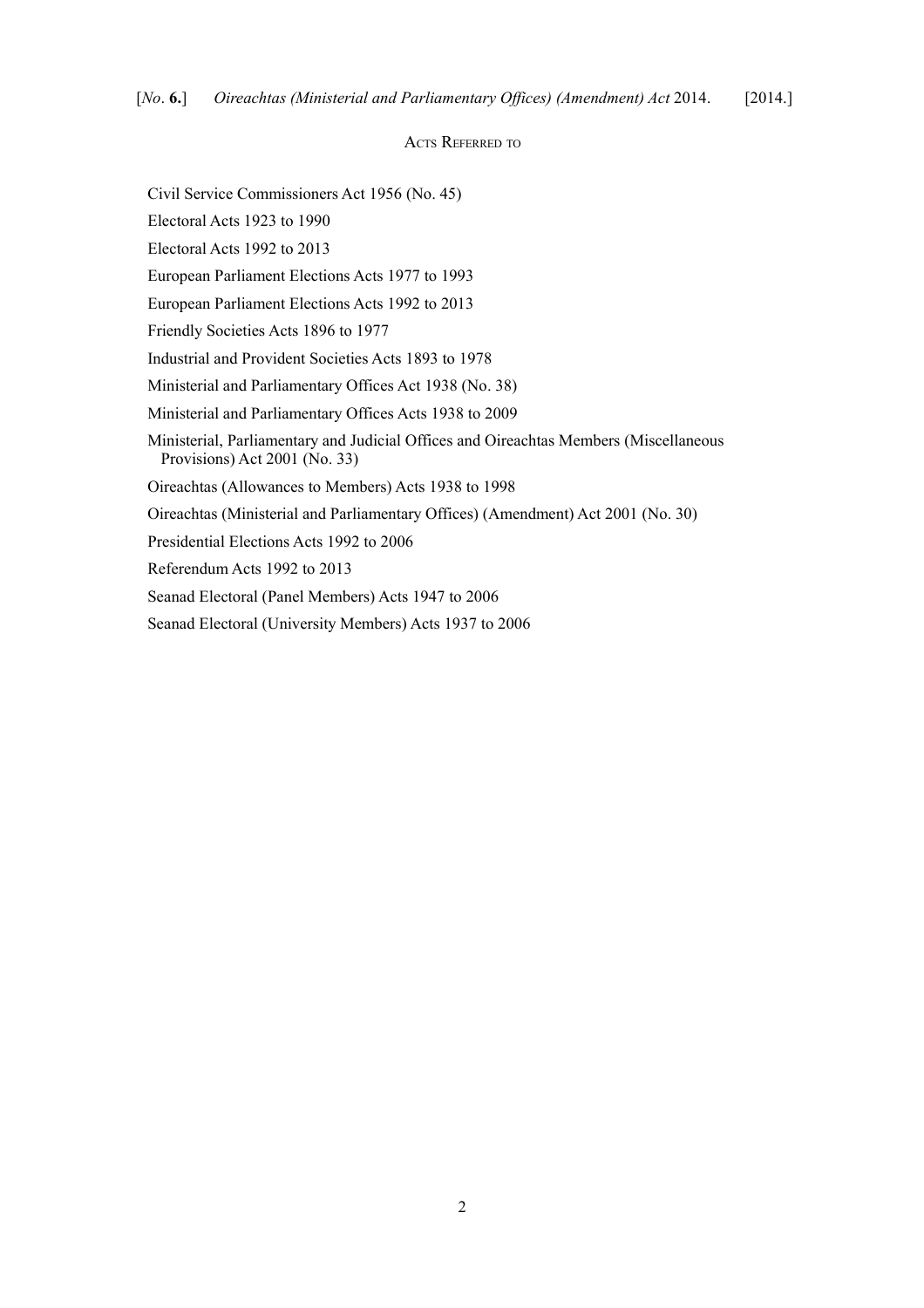

# *Number* 6 *of* 2014

# **OIREACHTAS (MINISTERIAL AND PARLIAMENTARY OFFICES) (AMENDMENT) ACT 2014**

An Act to amend and extend the Ministerial and Parliamentary Offices Act 1938 and to provide for related matters. [12*th April,* 2014]

# **Be it enacted by the Oireachtas as follows:**

## <span id="page-4-0"></span>**Definition**

**1.** In this Act "Principal Act" means the [Ministerial and Parliamentary Offices Act 1938.](http://www.irishstatutebook.ie/1938/en/act/pub/0038/index.html)

# <span id="page-4-1"></span>**Payment of Parliamentary Activities Allowance to parliamentary leaders of qualifying parties and to independent members**

- **2.** Section 10 (inserted by section 1 of the [Oireachtas \(Ministerial and Parliamentary](http://www.irishstatutebook.ie/2001/en/act/pub/0030/index.html) [Offices\) \(Amendment\) Act 2001\)](http://www.irishstatutebook.ie/2001/en/act/pub/0030/index.html) of the Principal Act is amended by substituting the following for that section:
	- "10. (1) There may be paid, on request, to the parliamentary leader of a qualifying party, in relation to expenses arising from the parliamentary activities, including research, of the party, where he or she is a member of Dáil Éireann in respect of—
		- (a) members of that party elected to Dáil Éireann at the last preceding general election or a subsequent bye-election as members of that party—
			- (i) where not more than 10 members of that party are so elected, an annual allowance of  $\epsilon$ 64,368 in respect of each member,
			- (ii) where more than 10 but not more than 30 members of that party are so elected, an annual allowance of—
				- (I)  $\epsilon$ 64,368 in respect of each of the first to the tenth of them, and
				- (II)  $\epsilon$ 51,493 in respect of each of the remainder,
				- or
			- (iii) where more than 30 members of that party are so elected, an annual allowance of—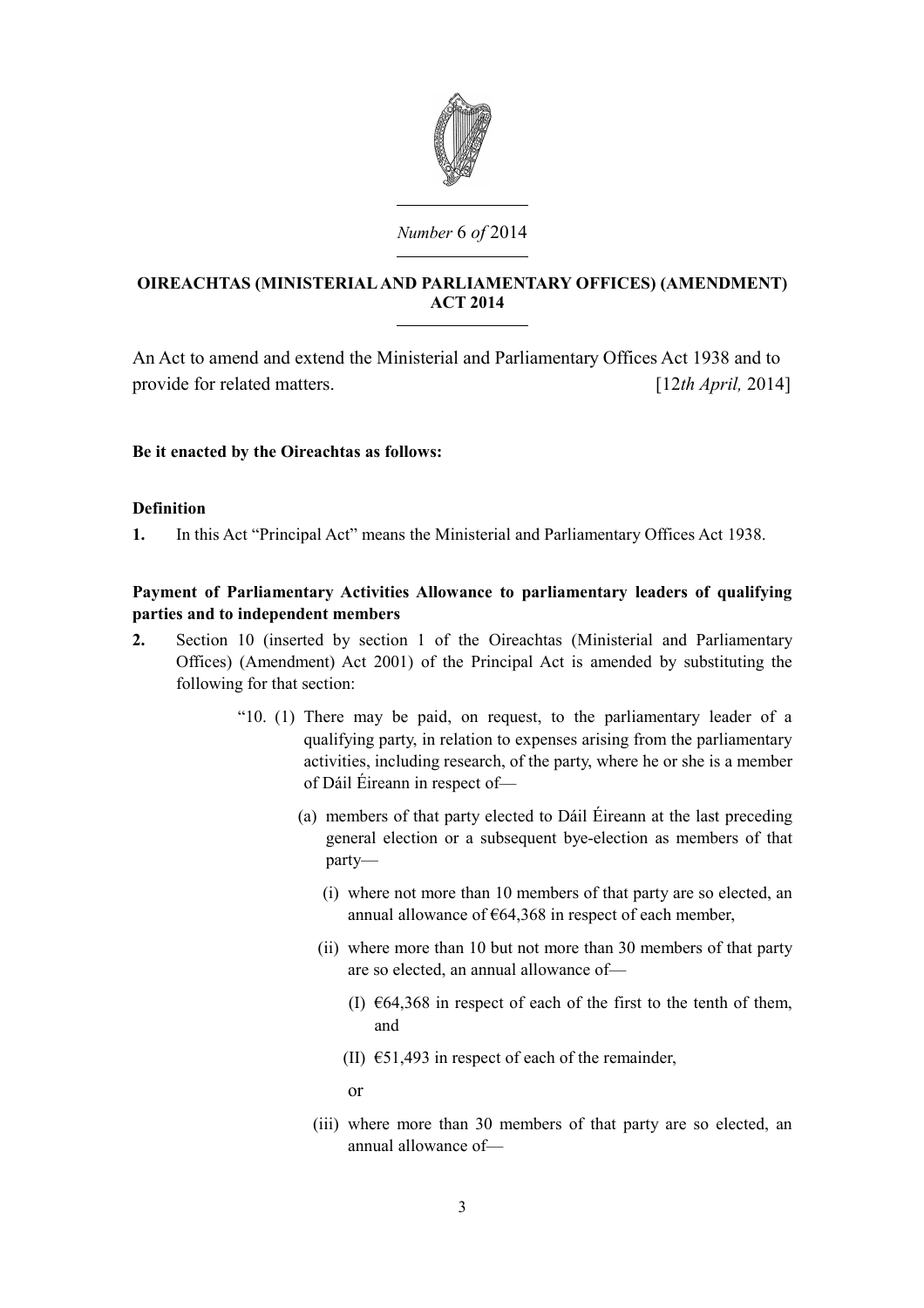- (I)  $\epsilon$ 64,368 in respect of each of the first to the tenth of them,
- (II)  $\epsilon$ 51,493 in respect of each of the eleventh to the thirtieth of them, and
- (III)  $\epsilon$ 25,754 in respect of each of the remainder,

and

- (b) members of that party elected to Seanad Éireann at the last preceding general election or a subsequent bye-election or nominated to it after the last preceding general election, as members of that party—
	- (i) where not more than 5 members of that party are so elected or nominated, an annual allowance of €42,089 in respect of each member, or
	- (ii) where more than 5 members of that party are so elected or nominated, an annual allowance of—
		- (I)  $\epsilon$ 42,089 in respect of each of the first to the fifth of them, and
		- (II)  $\epsilon$ 21,045 in respect of each of the remainder.
- (2) In the case of a qualifying party forming or forming part of the Government, the combined allowances under subsection (1)(a) shall be reduced by one-third.
- (3) There may be paid, on request, to—
	- (a) an independent member of Dáil Éireann, in relation to expenses arising from the parliamentary activities, including research, of that member, an annual allowance of  $\epsilon$ 37,037, and
	- (b) an independent member of Seanad Éireann, in relation to expenses arising from the parliamentary activities, including research, of that member, an annual allowance of  $E$ 21,045.
- (4) An allowance under this section shall not be paid if it is in relation to an expense that is otherwise reimbursed or provided for.
- (5) Subject to the approval of the Houses of the Oireachtas Commission and to such exceptions, restrictions and conditions as may be provided for by regulations, secretarial facilities may be provided to a qualifying party for the purposes of facilitating the parliamentary activities of its elected members.
- (6) An allowance paid under this section shall not be used for, or to recoup, election or poll expenses incurred for the purposes of any election or poll held under—
	- (a) the Electoral Acts 1923 to 1990 or the Electoral Acts 1992 to 2013,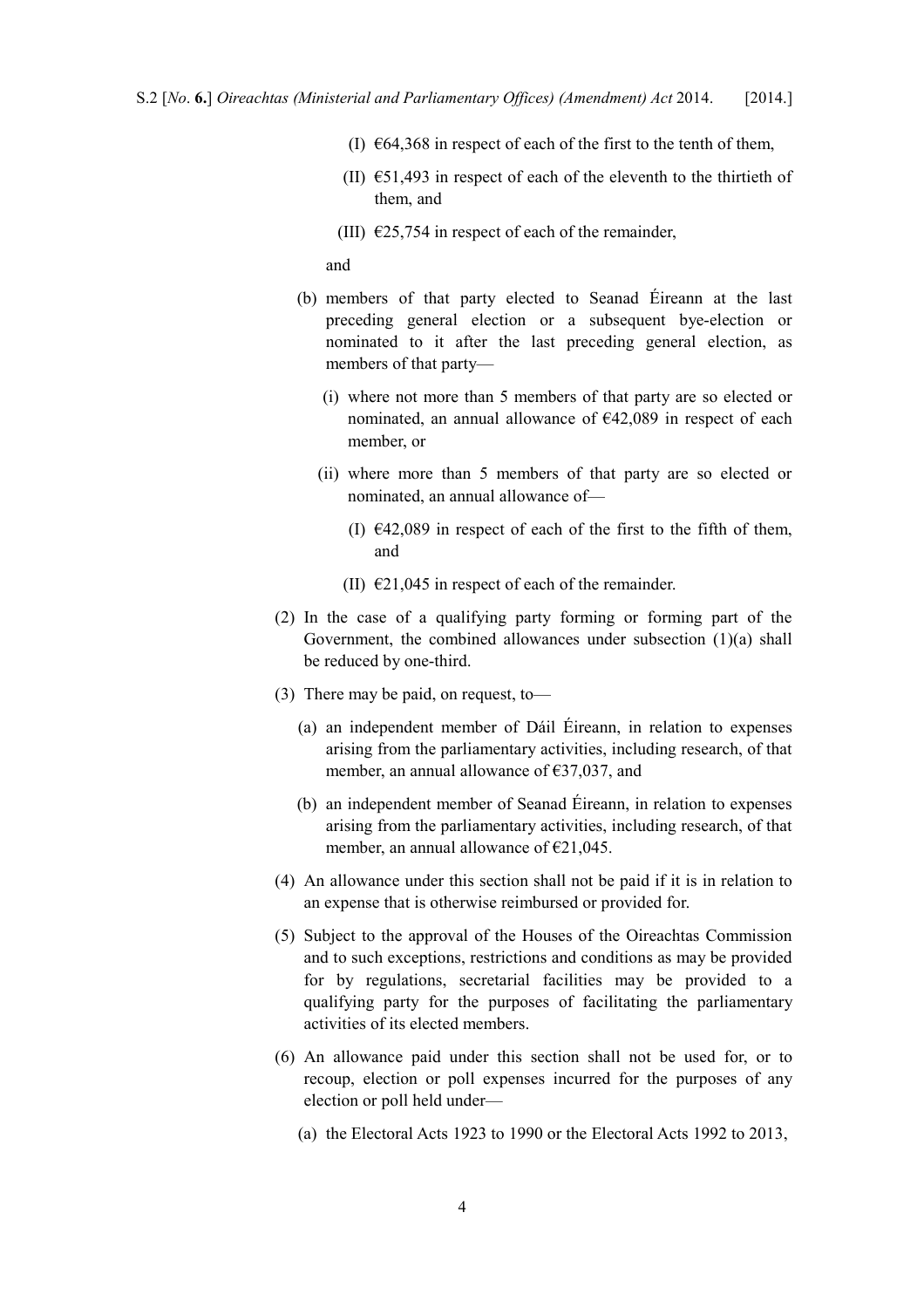- (b) the European Parliament Elections Acts 1977 to 1993 or the European Parliament Elections Acts 1992 to 2013,
- (c) the Presidential Elections Acts 1992 to 2006,
- (d) the Referendum Acts 1992 to 2013,
- (e) the Seanad Electoral (Panel Members) Acts 1947 to 2006, or
- (f) the Seanad Electoral (University Members) Acts 1937 to 2006.
- (7) An allowance paid under this section shall not be liable to income tax.
- (8) An allowance under this section shall not be paid or be payable in respect of the period in office of the Ceann Comhairle where at the last preceding general election or at a subsequent bye-election he or she was elected as a member of Dáil Éireann—
	- (a) other than as a member of a qualifying party, or
	- (b) as a member of a qualifying party but was the only member of the qualifying party so elected.
- (9) Any allowance which is payable, and any facility which is to be provided, under this section shall be paid and provided in addition to any other allowance or salary payable, or any other facility provided, under the Oireachtas (Allowances to Members) Acts 1938 to 1998, or the Ministerial and Parliamentary Offices Acts 1938 to 2009.
- (10) Allowances payable under this section shall, in respect of each member of Dáil Éireann or Seanad Éireann, be calculated for each week the person was at any time during that week a member thereof, and it shall be paid—
	- (a) to each qualifying parliamentary party leader, or
	- (b) where subsection (3) applies, to each member concerned,

for such period in arrears as the Minister considers appropriate.

- (11) If, after an allowance under this section for a particular period has become due and payable to the parliamentary leader of a qualifying party or to an independent member, a period of 6 months expires without the parliamentary leader or the member having claimed the allowance or part thereof, then, on that expiry, the allowance or part thereof (as the case may be) for the period first mentioned in this subsection shall cease to be payable.
- (12) Where—
	- (a) the members of a qualifying party agree that from a specified date the party (referred to subsequently in this subsection as the 'dissolved party') shall stand dissolved and—
		- (i) that the dissolved party shall from that date amalgamate with, or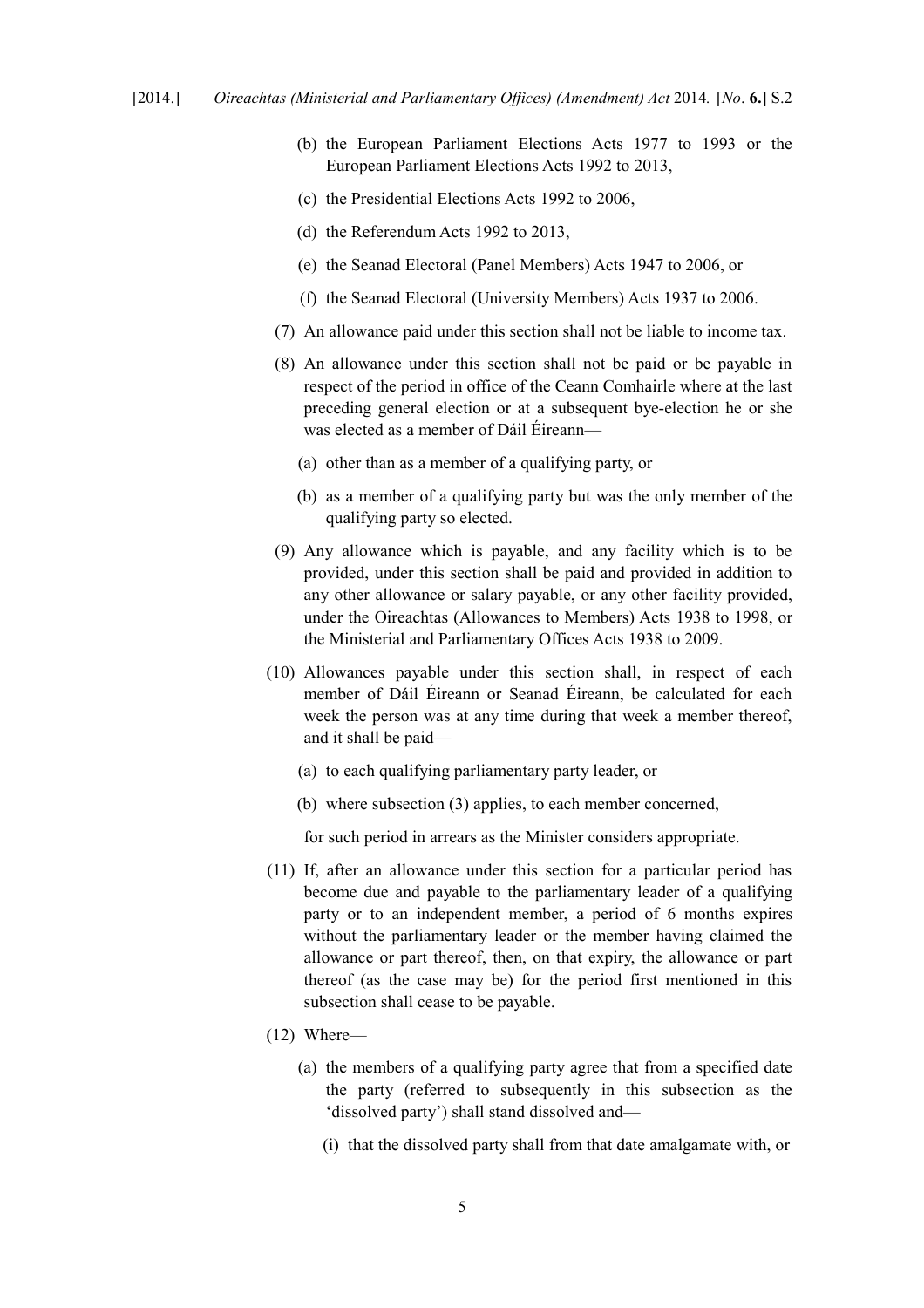(ii) that all its members shall join,

a specified other qualifying party, and

(b) that other qualifying party agrees to give effect to that amalgamation or to grant membership to all the members of the dissolved party on the date specified,

then all members of the dissolved party who were elected as members of Dáil Éireann, elected as members of Seanad Éireann or nominated to Seanad Éireann, as members of that party at the last preceding general election, or at any subsequent bye-election before its dissolution, shall, for the purposes of subsection (1), from the date of dissolution of the dissolved party, be deemed to be members of that other party as if elected as members of Dáil Éireann, elected as members of Seanad Éireann or nominated to Seanad Éireann, as members of that other party at the last preceding general election or at a subsequent bye-election before such dissolution.

(13) The Houses of the Oireachtas Commission may make regulations for the purposes of subsection (5).".

#### <span id="page-7-0"></span>**Amendment of Principal Act — insertion of sections 10A to 10H**

**3.** The Principal Act is amended by inserting the following after section 10:

### "**Additional condition for payment of allowance under section 10**

- 10A. (1) Notwithstanding that the conditions specified in section 10 for the payment of an allowance, in respect of a given period, to a parliamentary leader or an independent member, as the case may be, are satisfied, such an allowance shall not be paid under that section if, in respect of an allowance paid under that section in a previous period—
	- (a) either—
		- (i) there has been a default in the furnishing of the statement and auditor's report referred to in section 10B in accordance with that section, or
		- (ii) the Commission has indicated in a report under section 10D(6) that that statement does not comply with sections 10 and 10B,

and

- (b) that default has not been remedied or, as the case may be, the matters in respect of which the Commission has indicated that that statement does not comply with sections 10 and 10B have not been rectified in a manner that the Minister determines to be satisfactory.
- (2) This section, and sections 10B to 10D, are subject to section 10E.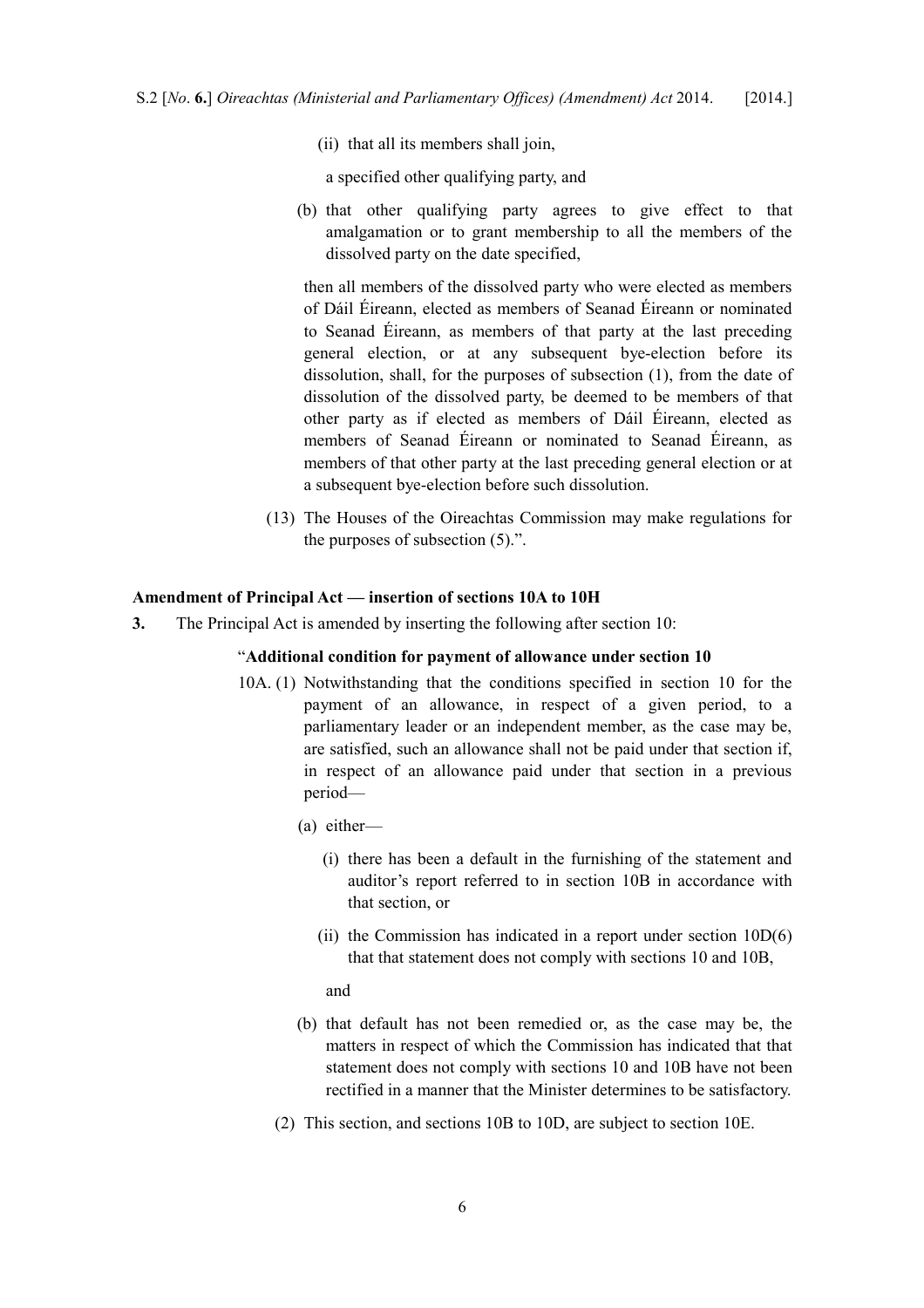#### **Statement of expenditure**

- 10B. (1) As soon as may be but not later than 120 days after the end of the financial year in which an allowance under section 10 has been paid to a parliamentary leader of a qualifying party or to an independent member, he or she shall prepare, or cause to be prepared, a statement of any expenditure from the allowance paid to the parliamentary leader or to the independent member, as the case may be.
	- (2) Subject to subsection (3) where a person who is the parliamentary leader of a qualifying party ceases to be parliamentary leader of the party in respect of which he or she has received an allowance or portion thereof under section 10—
		- (a) he or she, or
		- (b) where he or she ceases to be such leader by reason of his or her death, his or her personal representative,

shall prepare, or cause to be prepared, a statement of any expenditure from the allowance as soon as may be but not later than 120 days after the end of the financial year in which the allowance has been paid.

- (3) Subsection (2) does not apply where the person who has ceased to be the parliamentary leader, or his or her personal representative, and the person who succeeds him or her as the parliamentary leader of the qualifying party, agree in writing that a statement of any expenditure from the allowance under section 10 paid to the former parliamentary leader shall be included in the next statement of his or her successor under subsection (1).
- (4) Where an independent member in receipt of an allowance or portion thereof under section 10 dies his or her personal representative shall prepare, or cause to be prepared, a statement of any expenditure from the allowance as soon as may be but not later than 120 days after the end of the financial year in which the allowance has been paid.
- (5) A statement prepared under this section shall comply with such requirements as to its form and content as may be provided for in guidelines, if any, under section 10G.
- (6) A person who prepares, or causes to be prepared, a statement under this section, shall cause it to be audited by a public auditor and shall as soon as may be but in any event no later than the time limit specified in subsection  $(1)$ ,  $(2)$  or  $(4)$  (as the case may be) furnish the statement and the auditor's report to the Commission.
- (7) The period of 120 days referred to in subsections (1), (2) and (4) shall be extended by any period for which Dáil Éireann stands dissolved which coincides with that period.
- (8) In this section 'public auditor' means a public auditor for the purposes of the Industrial and Provident Societies Acts 1893 to 1978 and the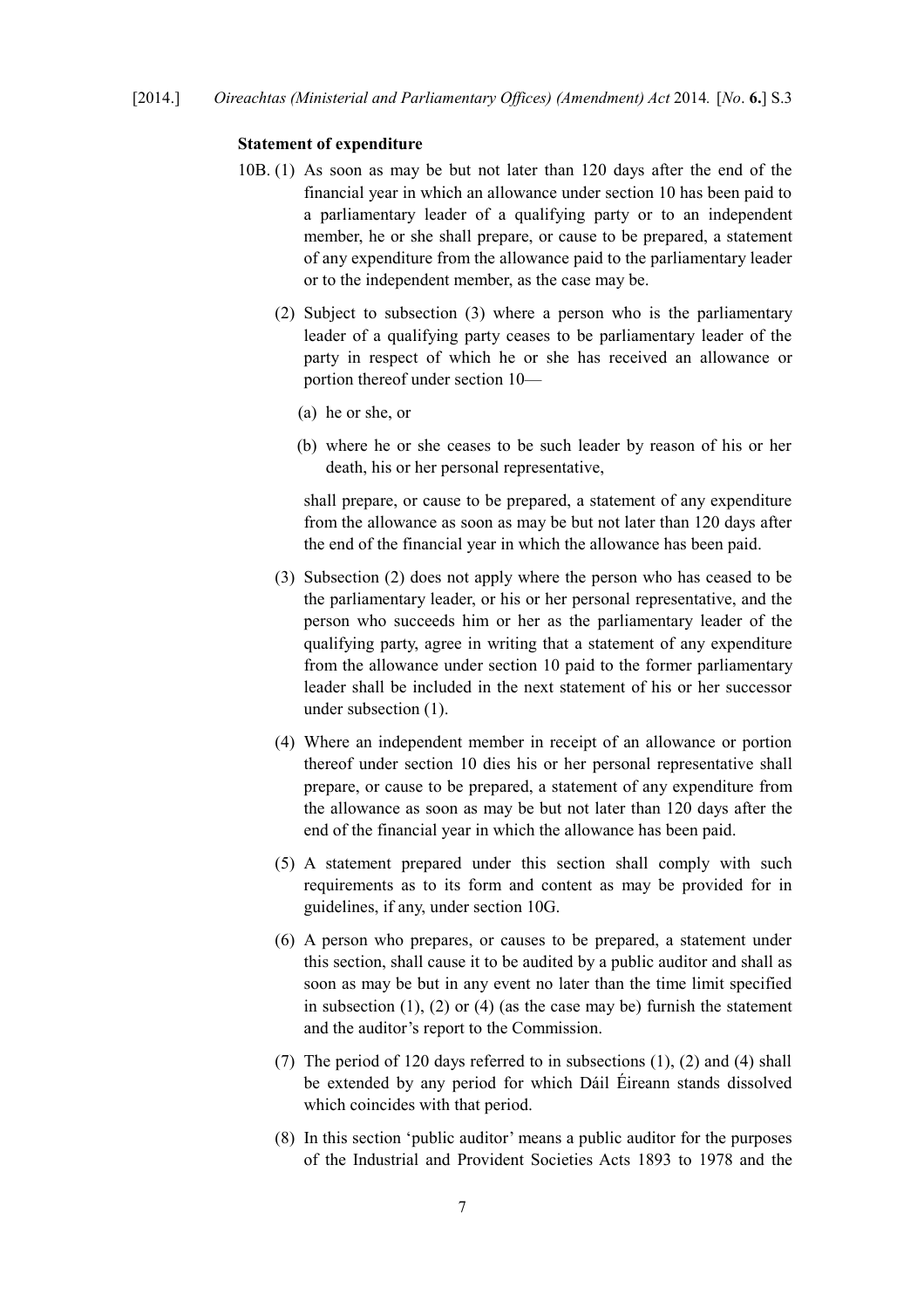Friendly Societies Acts 1896 to 1977.

#### **Retention and public inspection**

- 10C. (1) A person who makes, or causes to be made, a statement under section 10B shall keep records relating to the statement—
	- (a) in the case of a parliamentary leader of a qualifying party for a period of not less than 6 years, and
	- (b) in the case of an independent member and a personal representative for a period of not less than 6 years or such shorter period as the Commission may determine,

from the end of the financial year to which the statement relates.

- (2) The Commission shall retain every statement and auditor's report furnished to it under section 10B for such period as it thinks fit.
- (3) As soon as reasonably practicable after receiving a statement and an auditor's report under section 10B (and the foregoing statement is determined by the Commission to be satisfactory), the Commission shall—
	- (a) make a copy of the statement and the auditor's report, and the Commission's report on the statement, available for public inspection, without charge, on its website and at its principal office during normal working hours, and
	- (b) permit any person to take a copy or an extract of either such statement or such report on payment of a fee not exceeding the reasonable cost of copying, at such times and subject to such conditions as the Commission considers appropriate.

#### **Review by Commission**

- 10D. (1) The Commission shall consider every statement and auditor's report furnished to it under section 10B and, where it considers it appropriate to do so, shall furnish a report in writing to the Minister on any matter arising in relation to such statement or report.
	- (2) Where the Commission, following consideration by it of a statement, finds a minor error or omission in the statement, the Commission shall furnish to the person by whom the statement was furnished details of the error or omission, as the case may be, and the Commission shall inform the person that he or she may correct the error or make good the omission within the period of 14 days from the date on which the notification issued to the person.
	- (3) Where the Commission, following consideration by it of a statement, is of the opinion that the statement does not comply with this Act, it shall furnish to the person by whom the statement was furnished a written notice containing details of the non-compliance and the Commission shall inform that person that he or she may furnish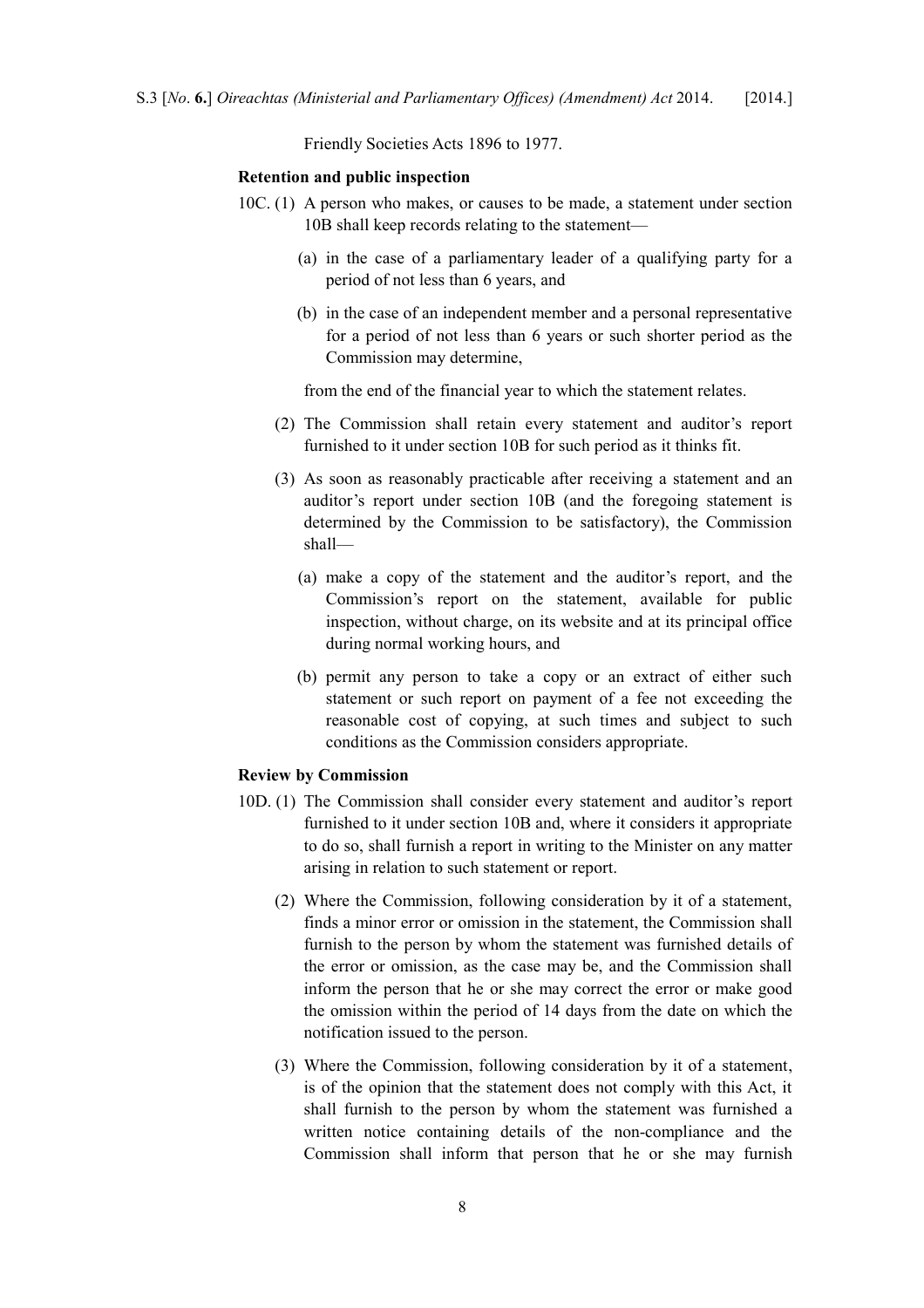comments on the matter to the Commission within 14 days from the date on which the notice issued to that person and that any such comments will be considered by the Commission before considering the matter further.

- (4) Where the person to whom a notice issues under subsection (3) furnishes to the Commission his or her comments on the matter referred to in the notice within the period referred to in that subsection, the Commission shall have regard to the said comments.
- (5) Where, following consideration of any comments received by the Commission under subsection (3), or where the person to whom a notice issued fails to make any comments under that subsection, and the Commission continues to be of the opinion that there may have been non-compliance with this Act it shall forward a report of the matter (together with any relevant document or other thing in its possession) to the Minister and the Chairman of Dáil Éireann.
- (6) The Commission shall furnish a report in writing on a statement and auditor's report to the Minister indicating—
	- (a) whether they have been made by the specified time limit,
	- (b) whether they disclose any expenditure which does not comply with section 10(6), and
	- (c) whether the statement complies with sections 10 and 10B.
- (7) The Commission shall cause a copy of every report furnished by it under subsection (6) to be laid before each House of the Oireachtas.
- (8) The Commission may make such inquiries as it considers appropriate and may require any person to furnish any information, document or thing in the possession or procurement of the person which the Commission may require for the performance of its functions under this section.
- (9) Where a person fails to comply with a requirement made under subsection (8), the Commission shall—
	- (a) furnish a statement to that effect to the Chairman of Dáil Éireann and the Minister, and
	- (b) publish details of the non-compliance on the Commission's website.
- (10) Nothing in this section prejudices the subsequent taking of steps to rectify any matter that was treated of (or failed to be treated of) in a statement.

# **Restriction of certain sections' application to cases falling on or after specified days**

10E. (1) Sections 10A to 10D shall, in relation to such an allowance payable to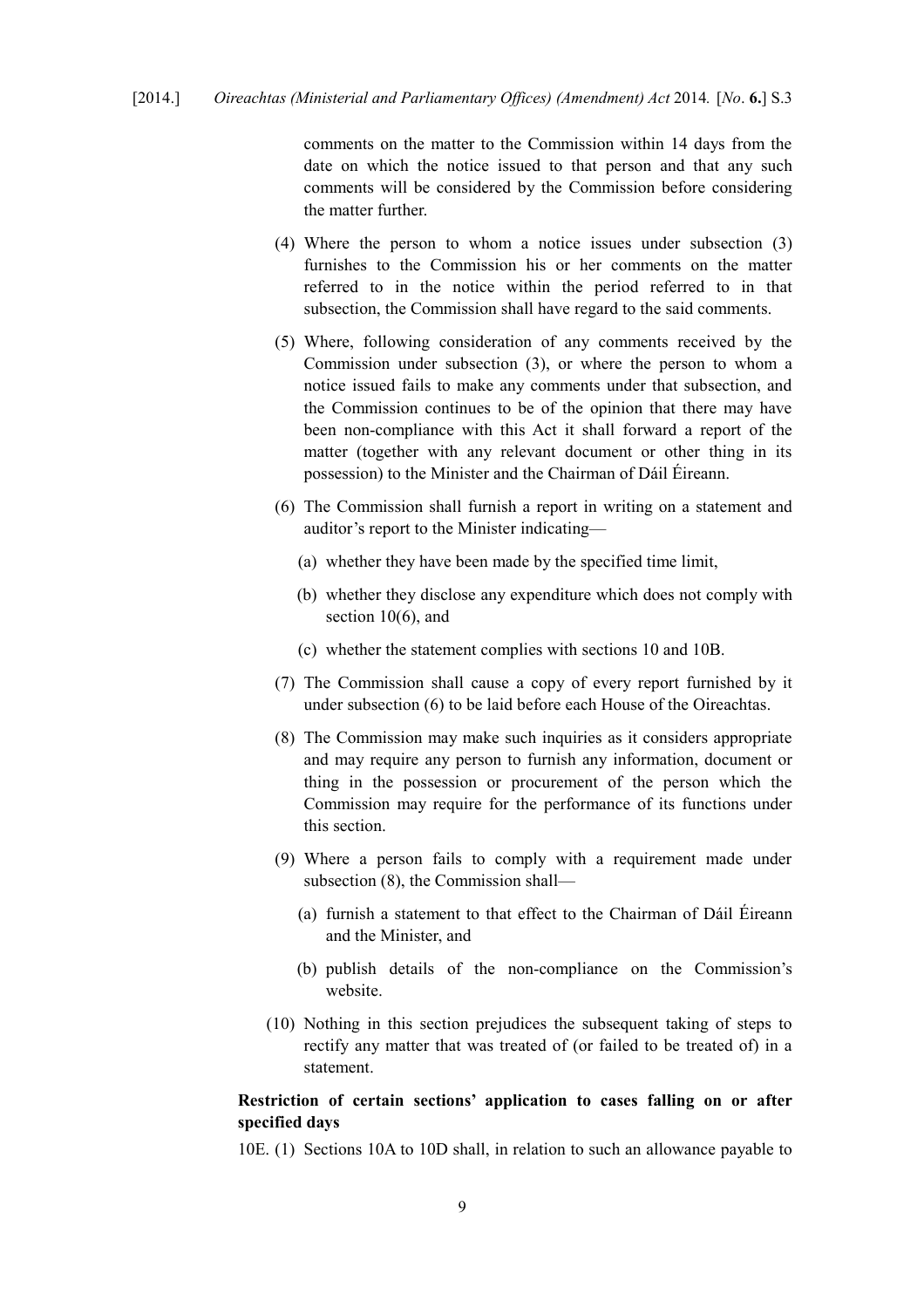an independent member, only apply to an allowance under section 10 that is paid to such a member on or after a day fixed by an order made by the Minister for the purposes of this subsection.

(2) Section 10C shall, in relation to such an allowance payable to a parliamentary leader of a qualifying party, only apply to an allowance under section 10 that is paid to such a leader on or after a day fixed by an order made by the Minister for the purposes of this subsection.

### **Repayment of annual allowances by parliamentary leaders of qualifying parties and by independent members**

- 10F. (1) Where, following a general election or bye-election, a party ceases to be a qualifying party the parliamentary leader of that party shall repay, as soon as may be but not later than 120 days after the end of the financial year in which an allowance under this section has been paid, the allowance or any portion thereof, that is unspent.
	- (2) Where, following a general election or bye-election, an independent member is not re-elected as an independent member then the member shall repay, as soon as may be but not later than 120 days after the end of the financial year in which an allowance under this section has been paid, the allowance or any portion thereof, that is unspent.
	- (3) Where, in respect of a sum required to be paid under subsection (1) or (2), there is a default in the repayment thereof, such sum shall be recoverable as a simple contract debt in any court of competent jurisdiction.

### **Guidelines**

- 10G. (1) Subject to the provisions of this section the Commission may prepare and publish guidelines for the purpose of providing practical guidance to parliamentary leaders of qualifying parties, independent members and personal representatives relating to the application and operation of sections 10 to 10D.
	- (2) Where the Commission proposes to publish guidelines it shall*—*
		- (a) publish in such manner as it considers appropriate a draft of the guidelines and give persons 28 days from the date of publication of the draft guidelines within which to make written representations to it in relation to the draft guidelines, or such further period, not exceeding 28 days, as it in its absolute discretion thinks fit, and
		- (b) consult with parliamentary leaders of qualifying parties and independent members.
	- (3) The Commission may, following consideration of representations, if any, received by it under subsection (2)(a) and consultations carried out under subsection (2)(b), amend the draft guidelines.
	- (4) Before publishing guidelines the Commission shall submit the draft guidelines, referred to in subsection (3), to the Minister for his or her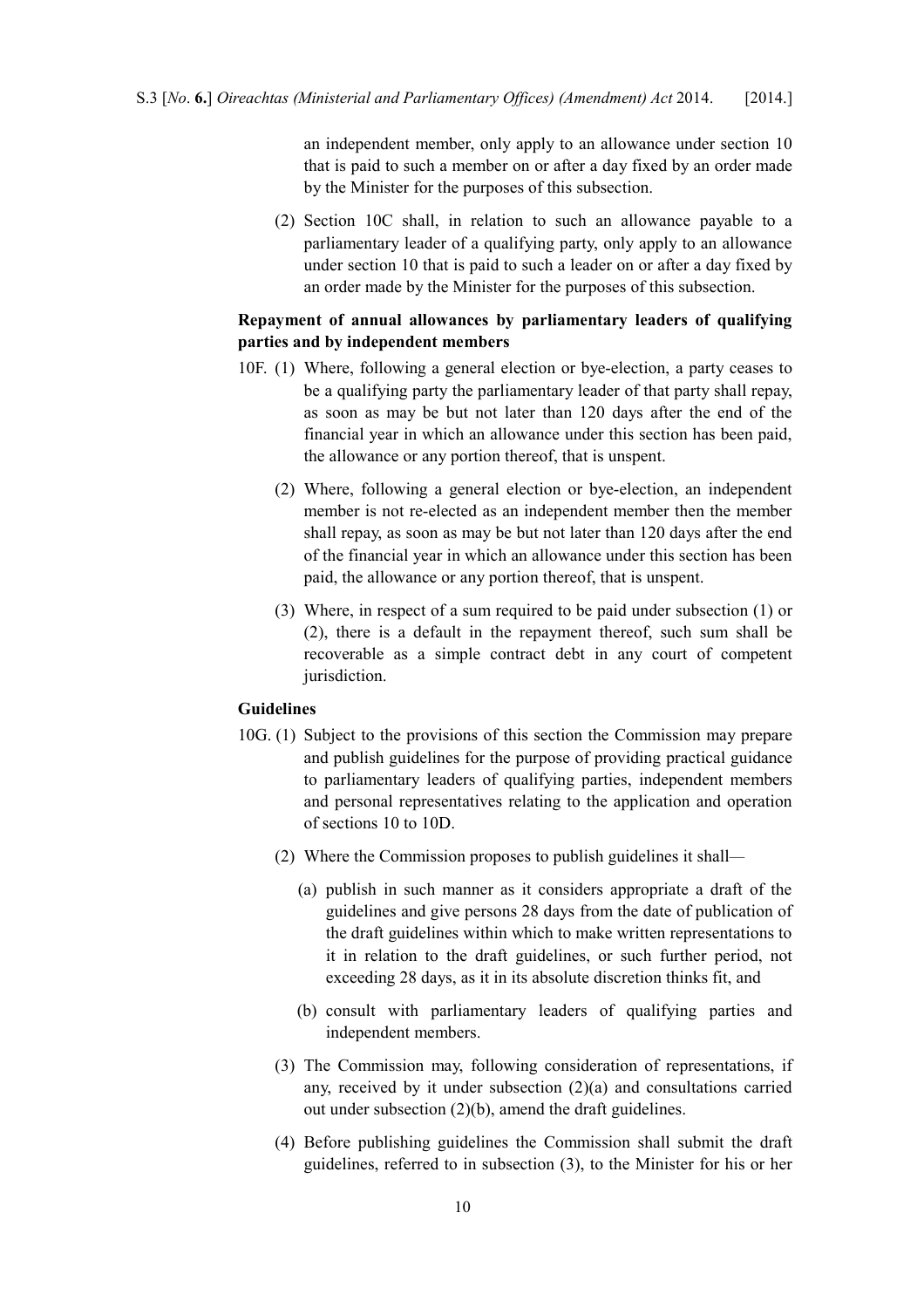approval.

- (5) Where draft guidelines are submitted to the Minister for his or her approval, the Minister shall, as he or she may think proper, refuse to approve of the guidelines or approve thereof without modifications or make such modifications thereto as he or she may think proper and approve of the guidelines as so modified and the Commission shall, accordingly, not publish the guidelines or, as the case may be, publish them in the terms as so approved of.
- (6) Where the Commission publishes guidelines, it shall publish a notice of such publication in *Iris Oifigiúil* and the notice shall—
	- (a) identify the guidelines,
	- (b) specify the matters relating to the statements in respect of which the guidelines are published, and
	- (c) specify the date on which the guidelines come into operation.
- (7) The Commission may, with the consent of the Minister, and following consultation with any other person or body that the Commission considers appropriate or that the Minister directs, amend, revoke or withdraw approval of any guidelines, or part thereof, prepared and published by it under this section.
- (8) Where the Commission amends, revokes or withdraws approval of guidelines, or part thereof, published under this section, it shall publish notice of the amendment, revocation or withdrawal of approval, as the case may be, in *Iris Oifigiúil*.
- (9) The Commission shall, as soon as practicable after it publishes guidelines or amended guidelines—
	- (a) furnish a copy of the guidelines, or the guidelines so amended, to every parliamentary leader of a qualifying party and independent member, and
	- (b) make a copy of the guidelines, or the guidelines so amended, available for public inspection, without charge, at its principal office during normal working hours and on the Commission's website.
- (10) The Commission in performing its functions under section 10D shall have regard to the guidelines.

#### **Interpretation — sections 10 to 10G**

10H. (1) In sections 10 to 10G—

'Commission' means Standards in Public Office Commission;

'expenses arising from parliamentary activities, including research' includes expenditure on the following categories—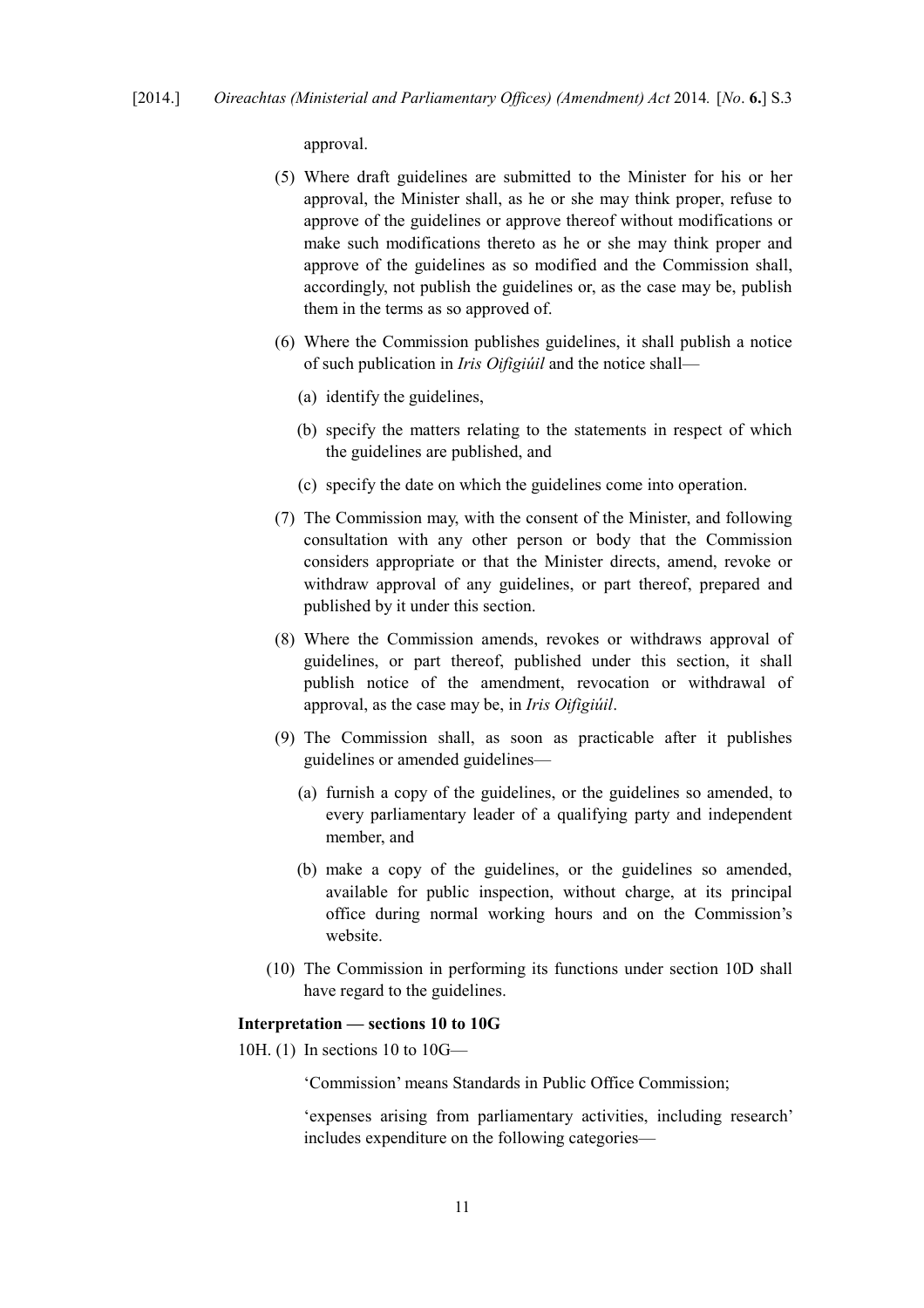- (a) the general administration of the parliamentary activities of a qualifying party,
- (b) the provision of technical or specialist advice likely to be required in connection with legislative proposals or potential parliamentary initiatives,
- (c) research and training,
- (d) policy formulation,
- (e) the provision of consultants' services, including the engagement of public relations consultants,
- (f) polling or public attitude sampling in connection with parliamentary debates or initiatives,
- (g) the purchase of support services for a parliamentary party from the party,
- (h) the payment to a parliamentary leader of any salary or honorarium in respect of duties arising from his or her activities as such leader as distinct from those of a member of Dáil Éireann or a holder of a ministerial office,
- (i) the payment to another person of any salary or honorarium in respect of duties arising from the person's activities in a parliamentary party,
- (j) the provision for, or recoupment of, transport and personal expenditure incurred by a parliamentary leader, officers or a parliamentary party spokesperson as a result of their parliamentary party function,
- (k) entertainment, and
- (l) such other matters as may be prescribed by regulations made by the Minister;

'financial year' means a period of 12 months ending on 31 December;

'guidelines' means guidelines published by the Commission under section 10G;

'independent member' means—

- (a) a member of Dáil Éireann who at the last preceding general election or at a subsequent bye-election was elected as a member of Dáil Éireann other than as a member of a qualifying party, and
- (b) a member of Seanad Éireann who at the last preceding general election or at a subsequent bye-election was elected as a member of Seanad Éireann or nominated to it as a member after the last preceding general election, other than as a member of a qualifying party;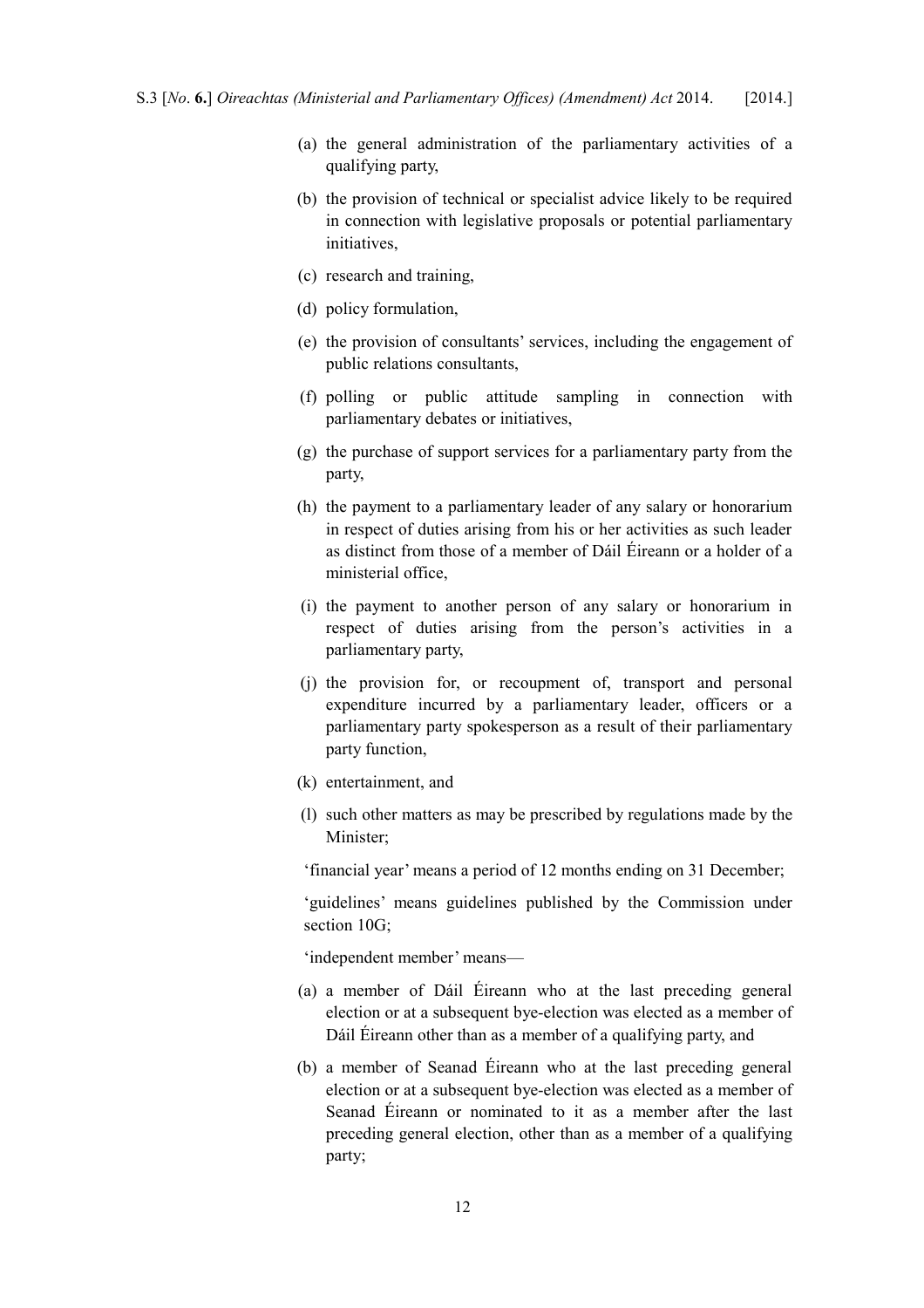'Minister' means Minister for Public Expenditure and Reform;

'qualifying party' means a political party registered in the Register of Political Parties which contested the last preceding general election or any subsequent bye-elections and which had a member or members elected to Dáil Éireann or elected or nominated to Seanad Éireann at that general election or at any subsequent bye-election:

'statement' means a statement of expenditure prepared and furnished, or required to be prepared and furnished, to the Commission under section 10B.

- (2) Subject to subsection (3), the Minister may make regulations for the purposes of paragraph (l) of the definition of 'expenses arising from parliamentary activities, including research' in subsection (1).
- (3) Before making regulations for the foregoing purposes, the Minister shall consult with the parliamentary leaders of qualifying parties and with independent members and shall consider any report furnished by the Commission under section 10D.".

### <span id="page-14-1"></span>**Allowances to be adjusted automatically by reference to salary increases or decreases in Civil Service**

- **4.** Section 11A (inserted by section 10 of the [Ministerial, Parliamentary and Judicial Offices](http://www.irishstatutebook.ie/2001/en/act/pub/0033/index.html) [and Oireachtas Members \(Miscellaneous Provisions\) Act 2001\)](http://www.irishstatutebook.ie/2001/en/act/pub/0033/index.html) of the Principal Act is amended by substituting the following for that section—
	- "11A. (1)Whenever remuneration in the Civil Service is increased or decreased with effect from a particular day in accordance with agreements or arrangements that have effect on a general basis in the Civil Service (whether or not they also apply in relation to persons employed other than in the Civil Service), the allowances payable under this Part are, by the operation of this section, increased or decreased accordingly on and from that day by the same proportion.
		- (2) It is not necessary to make an order under section 11 in order to give effect to an increase or decrease made by the operation of subsection (1).
		- (3) In this section, 'Civil Service' has the same meaning as it has in the [Civil Service Commissioners Act 1956.](http://www.irishstatutebook.ie/1956/en/act/pub/0045/index.html)".

### <span id="page-14-0"></span>**Repeal and saver**

- <span id="page-14-2"></span>**5.** (1) Sections 25 to 32 of the Principal Act are repealed.
	- (2) A person who, on the commencement of *subsection [\(1\)](#page-14-2)*, is in receipt of an allowance under Part V of the Principal Act, shall continue to be entitled to receive that allowance after the commencement of *subsection [\(1\)](#page-14-2)* on the same terms and conditions as applied immediately before that commencement.